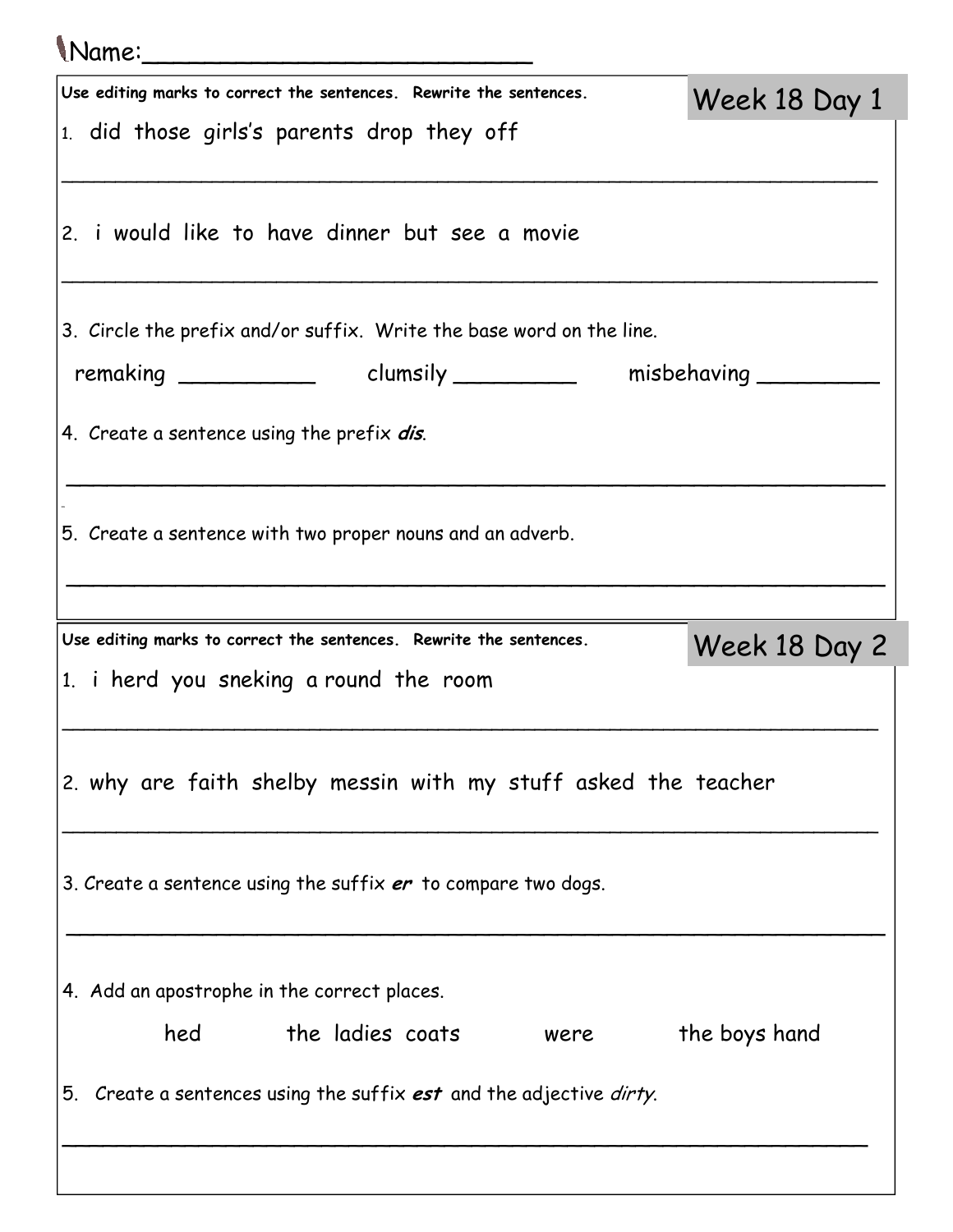| Mame:                                                              |                     |
|--------------------------------------------------------------------|---------------------|
| Use editing marks to correct the sentences. Rewrite the sentences. | Week 18 Day 3       |
| 1. did you forgot to bring the dogs leashes                        |                     |
| 2. can i have for peace of cake asked skylar                       |                     |
| 3. Add a predicate to finish the sentence.                         |                     |
|                                                                    |                     |
| 4. Create a sentence using a city and state.                       |                     |
|                                                                    |                     |
|                                                                    |                     |
| 5. Add the homophones of the words below.                          |                     |
| great ________________________                                     | guest $\frac{1}{2}$ |
|                                                                    |                     |
| Use editing marks to correct the sentences. Rewrite the sentences. | Week 18 Day 4       |
| 1. do we got to do are work                                        |                     |
| 2. frogs long sticky tongues helps they cach flys                  |                     |
| 3. Create a sentence using you've and quotation marks.             |                     |
| 4. Write the names of your 3 favorite holidays.                    |                     |
|                                                                    |                     |
| 5. Write synonyms for the words below.                             |                     |